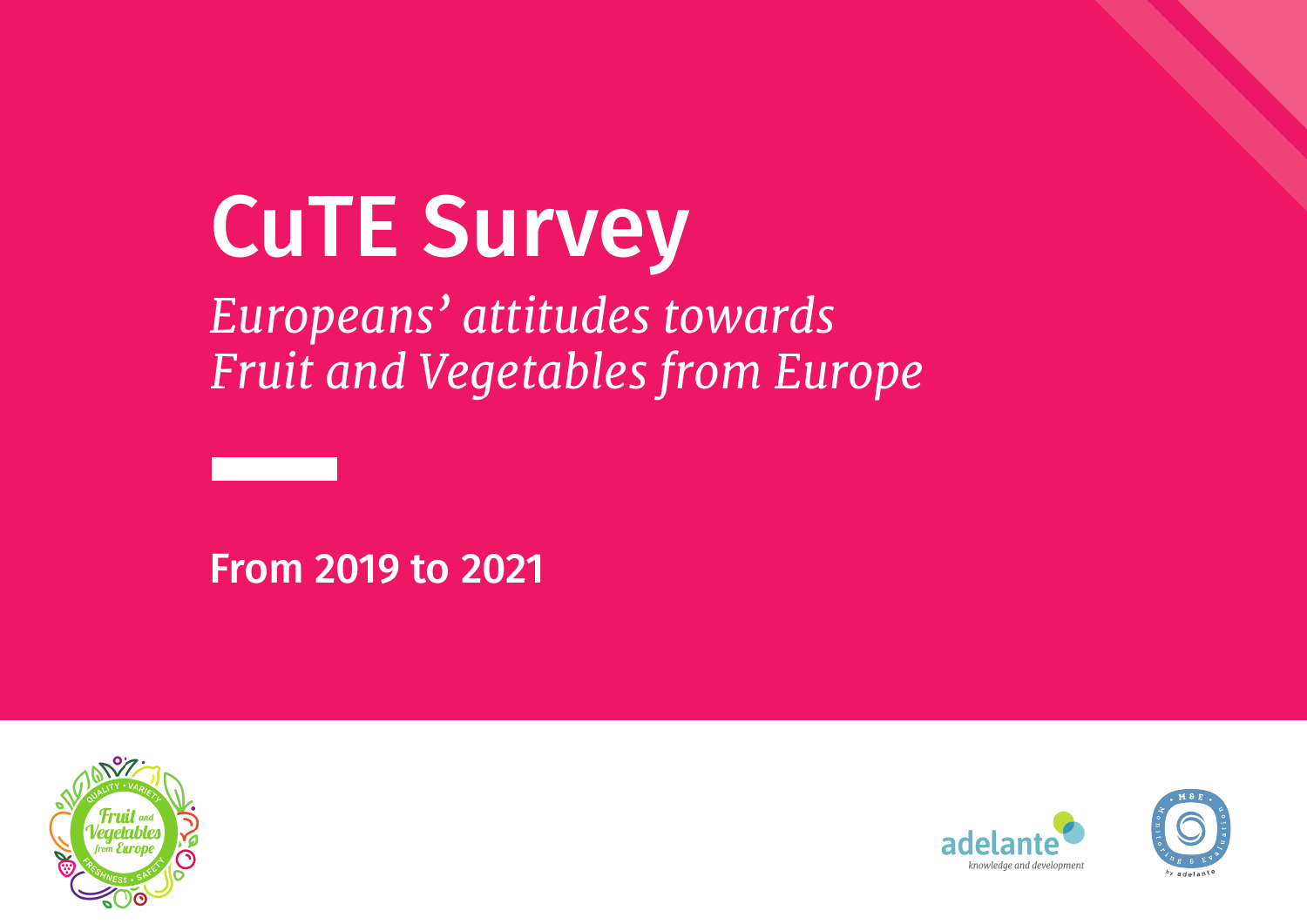## **Study about perception of fruit and vegetables and their production methods**

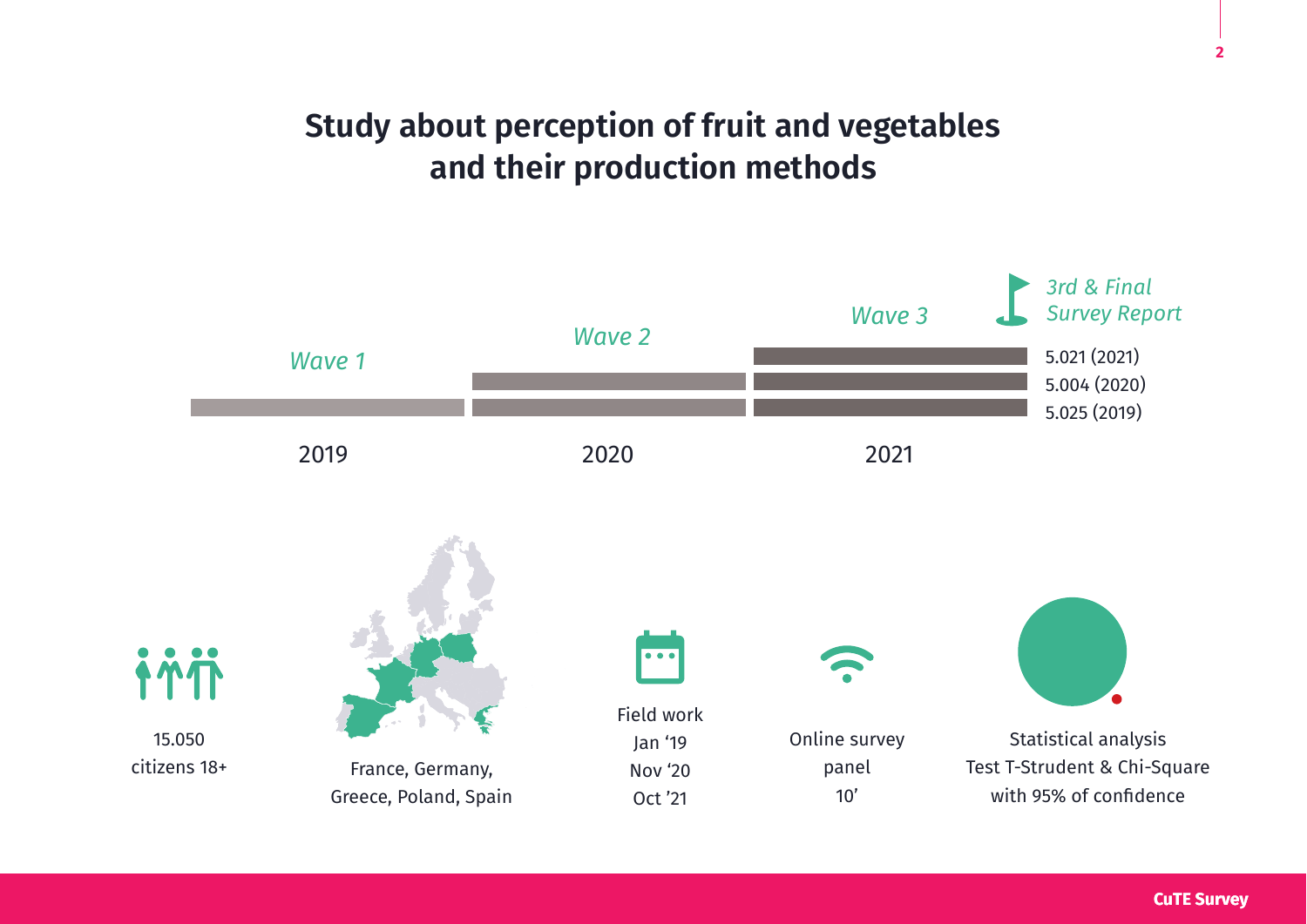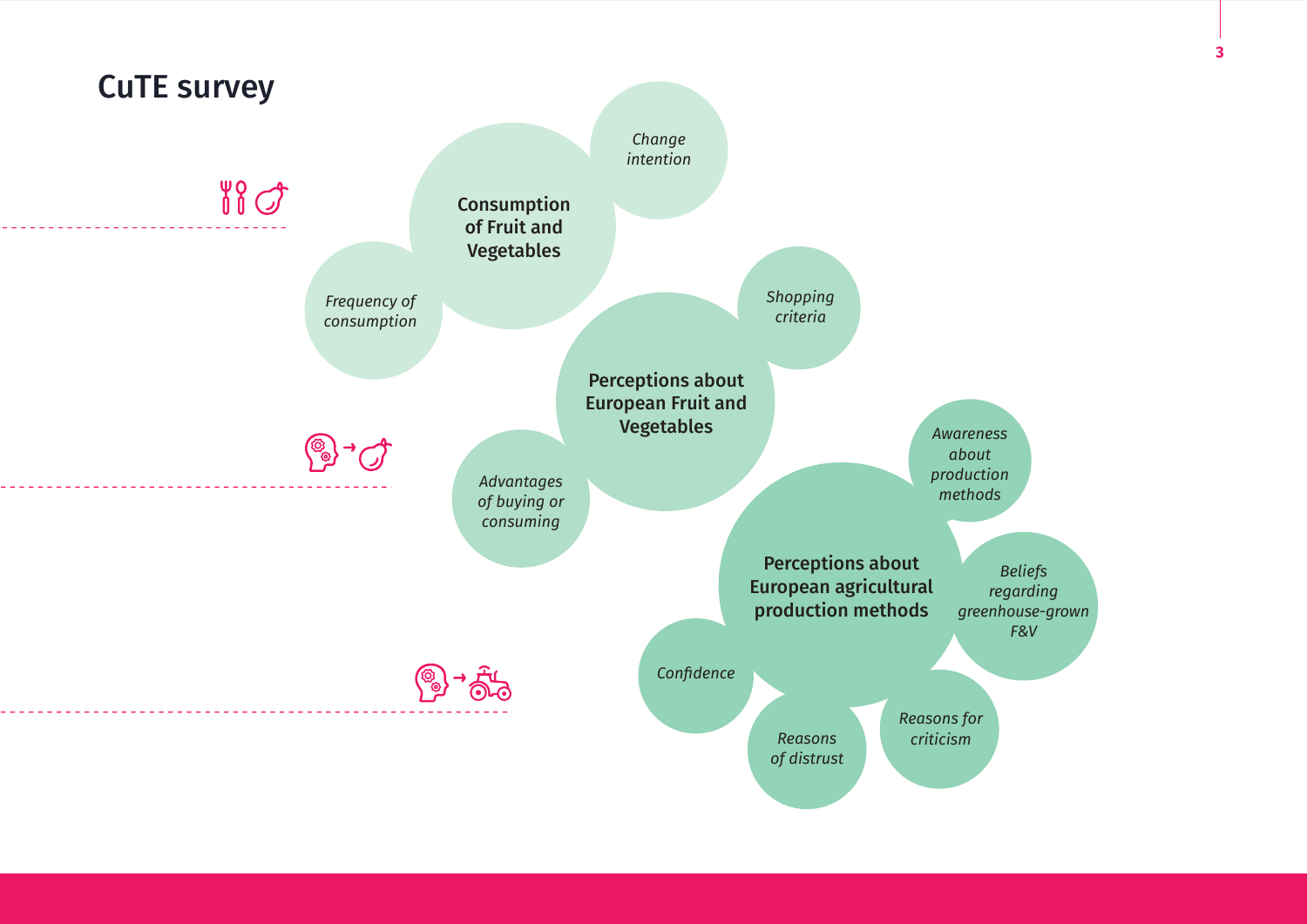#### **Over half of the population consumes F&V daily**

Despite the willigness to eat more fruit and vegetables, the frequency of consumption remains stable



**Frequency of consumption**. How often do you eat fruit (excluding juice)? Q9 How often do you eat vegetables or salad (excluding juice)? (Q10). N=15050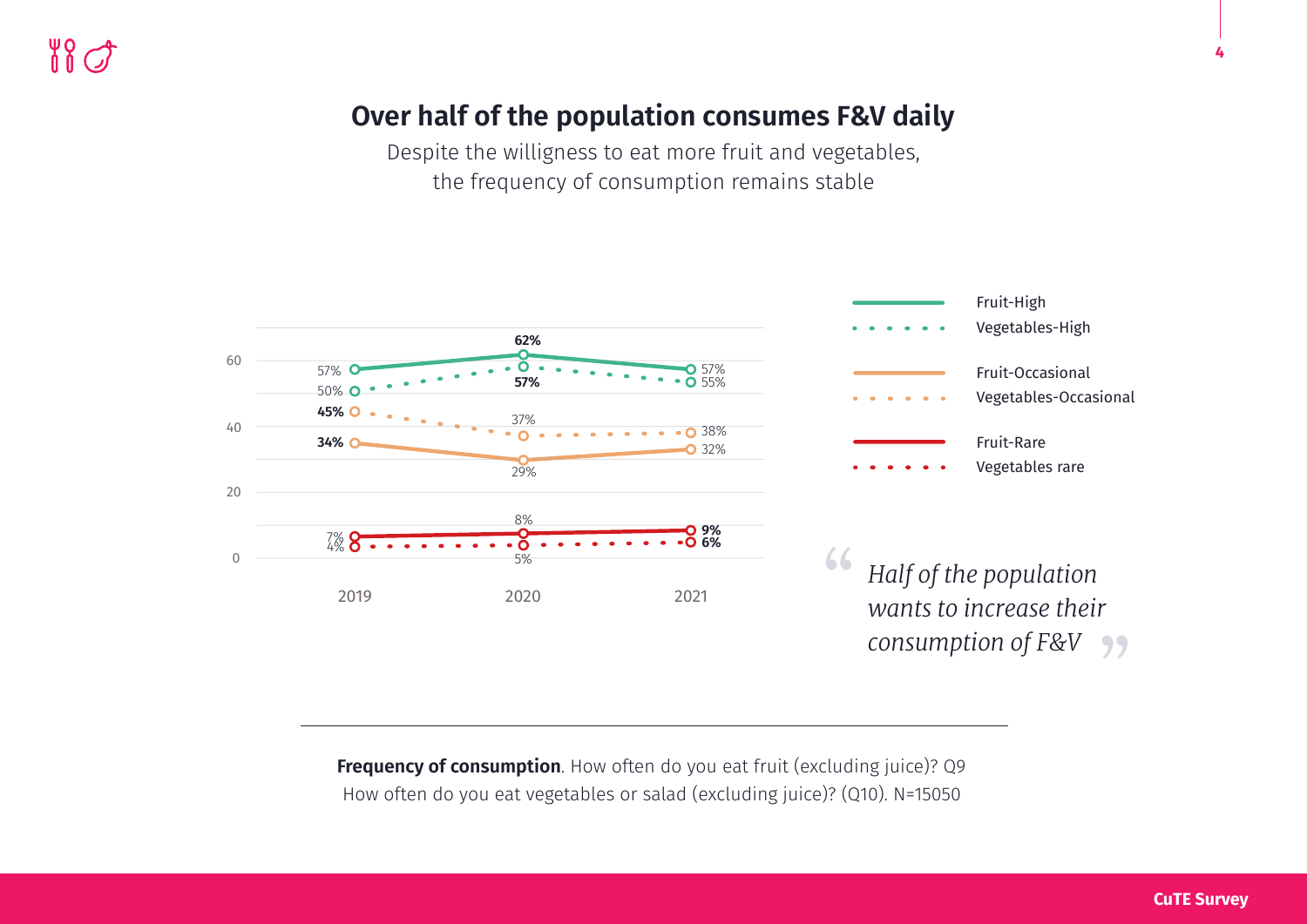**People relate the consumption of European F&V to the support of local economy and guarantees in terms of environmental sustainability and food security** 



**Advantages of European F&V**. What are, in your opinion, the advantages that fruit and vegetables of European origin offer? Choose one option. (Q16) Y2021. N=5021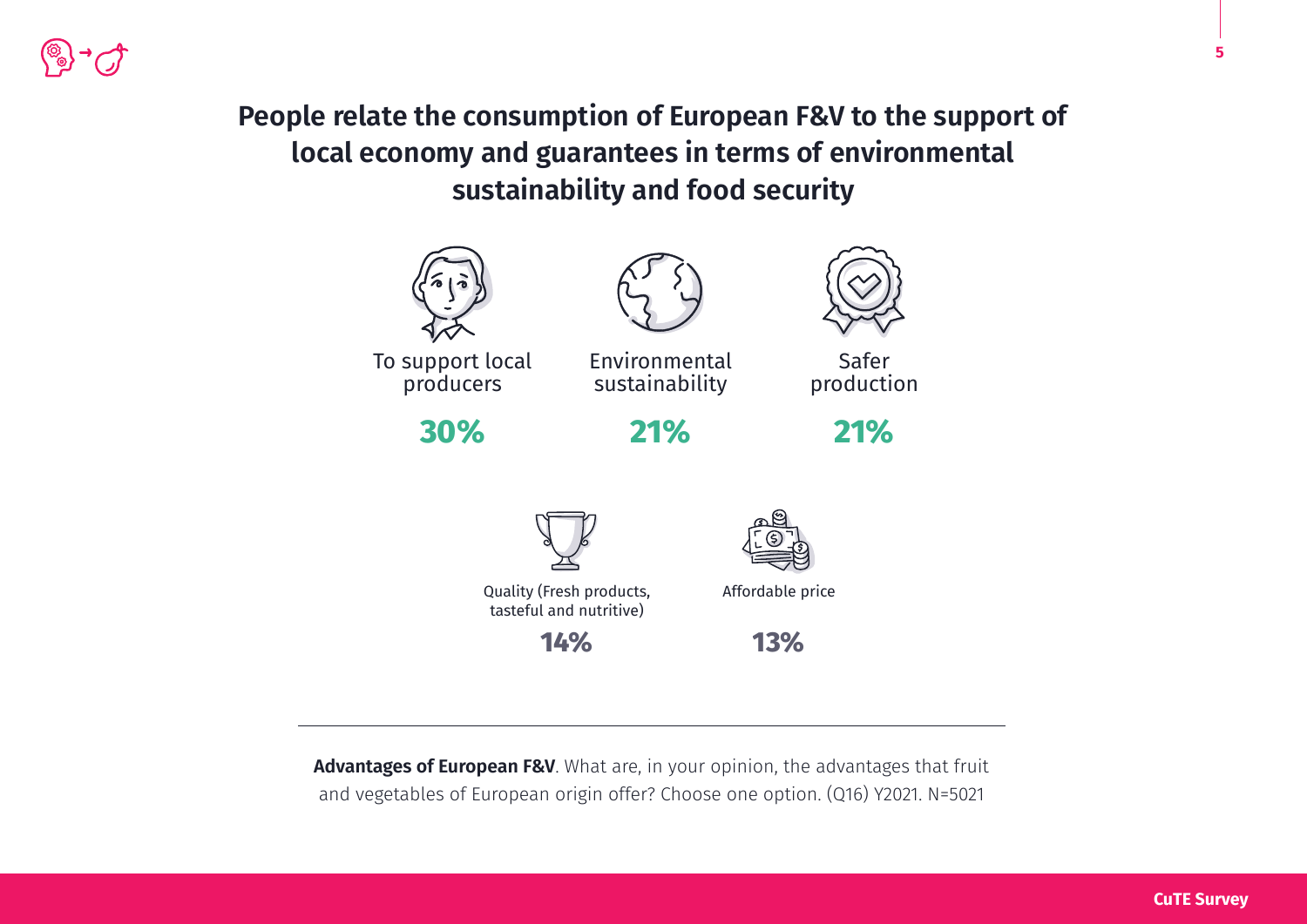#### **Quality (freshness, colour and flavour) is the main criteria when buying F&V**



**Shopping criteria.** When you buy fruit and vegetables, what are the two most important criteria for you when it comes to choosing the product? Please, select two options. (Q15) Y2021. N=5021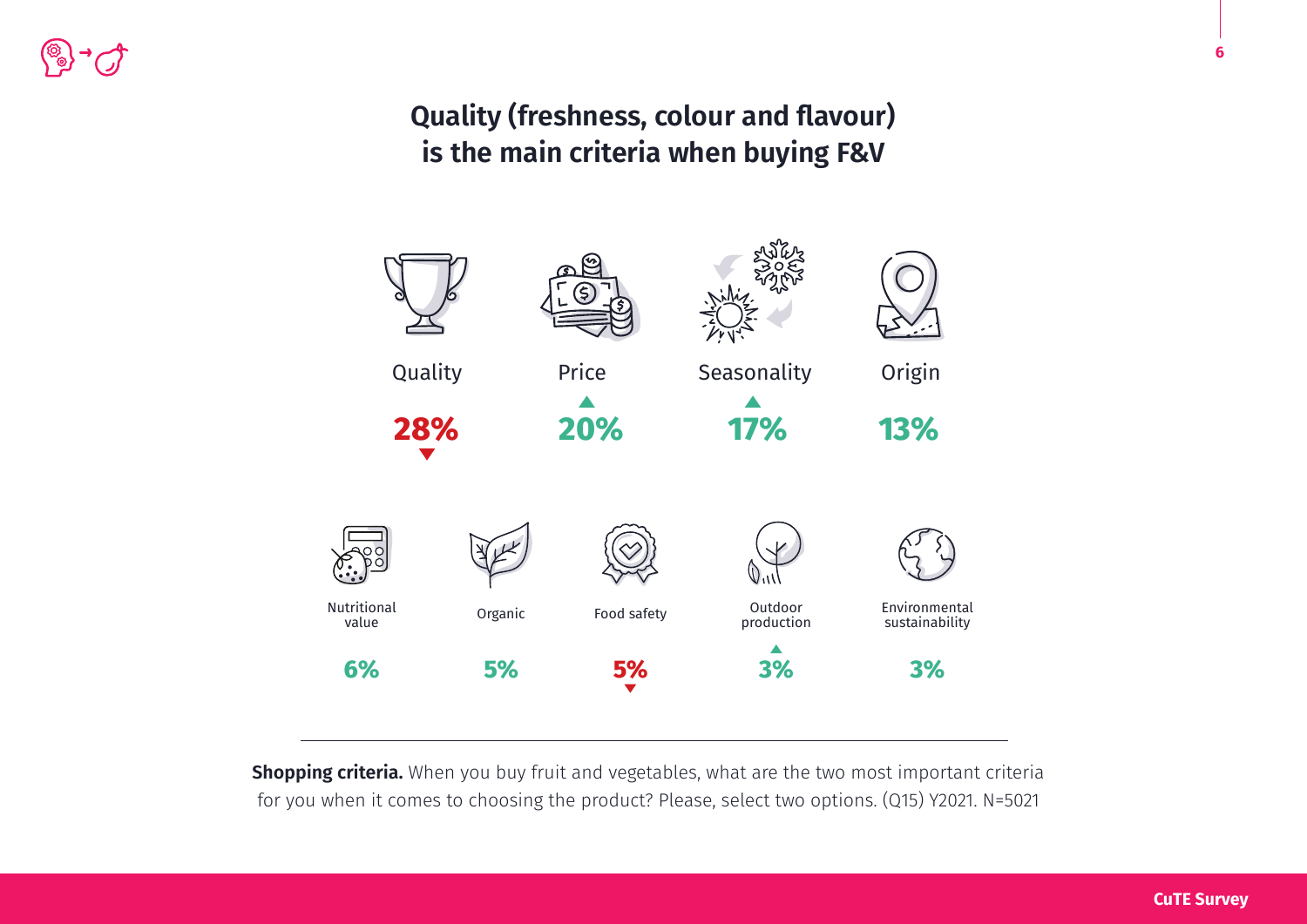#### **Confidence in European agricultural production depends on the specific production method**



**Confidence on EU production methods.** Do the different fruit and vegetables' production methods currently used in the European Union inspire you confidence? (Q18) Y2021 N=5021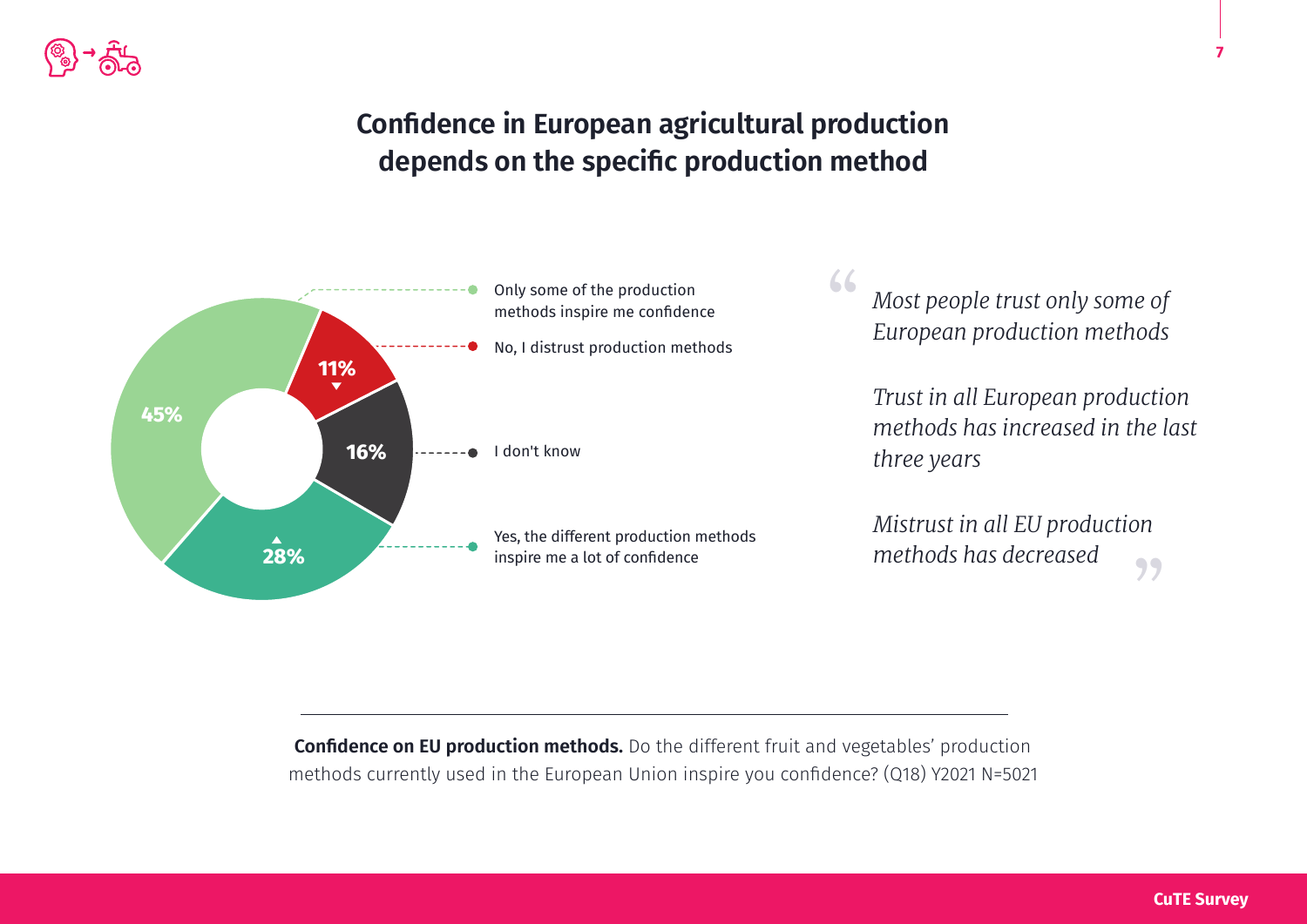

#### **The reasons for mistrust of production methods relate mostly to the impact on consumers' health and wellbeing**



**Aspects of concern of production methods.** With regard to the way fruit and vegetables are cultivated, what are the two aspects that concern you most? Select a maximum of two options (Q19) Y2021. N=5021

*GMO and environmental concerns are the main reasons for mistrust on EU production methods, although both aspects tend to decrease in importance.*

*An increasing cause of mistrust is the flavour, whereas the food security tends to be less of a concern* "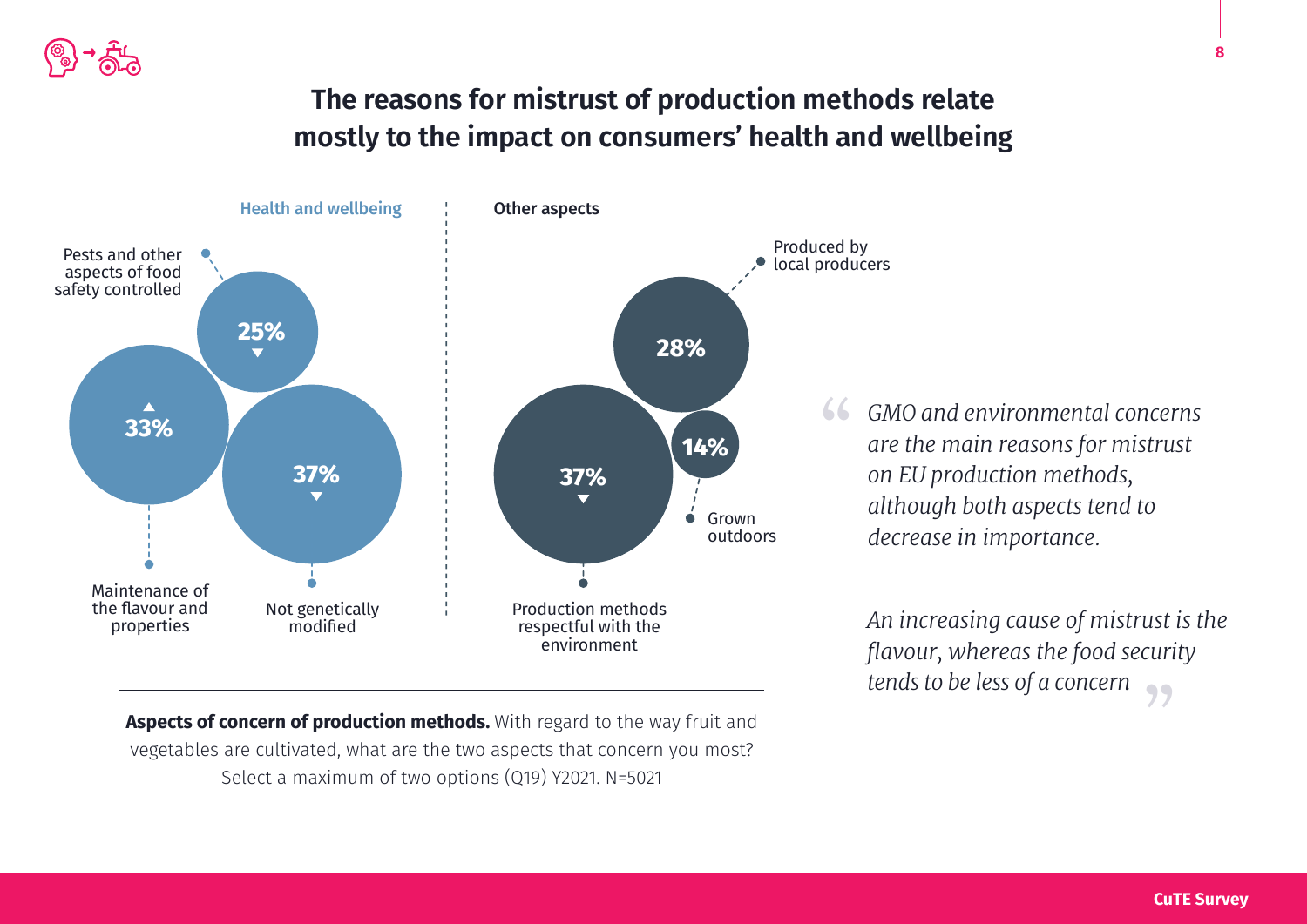

### **Half of the people critical with agricultural production in greenhouses consider that it changes the nutrients and flavour of F&V, and 4 out of 10 believe it has a negative impact in the environment**



*The working conditions in greenhouses concern over 10% of the people with negative opinion on this production method* "

**Reasons behind negative perception on greenhouse production.** Please indicate with which statement below you feel represented regarding your [negative/very negative] perception about greenhouse agricultural production. (Q20.1) Y2021. N=5021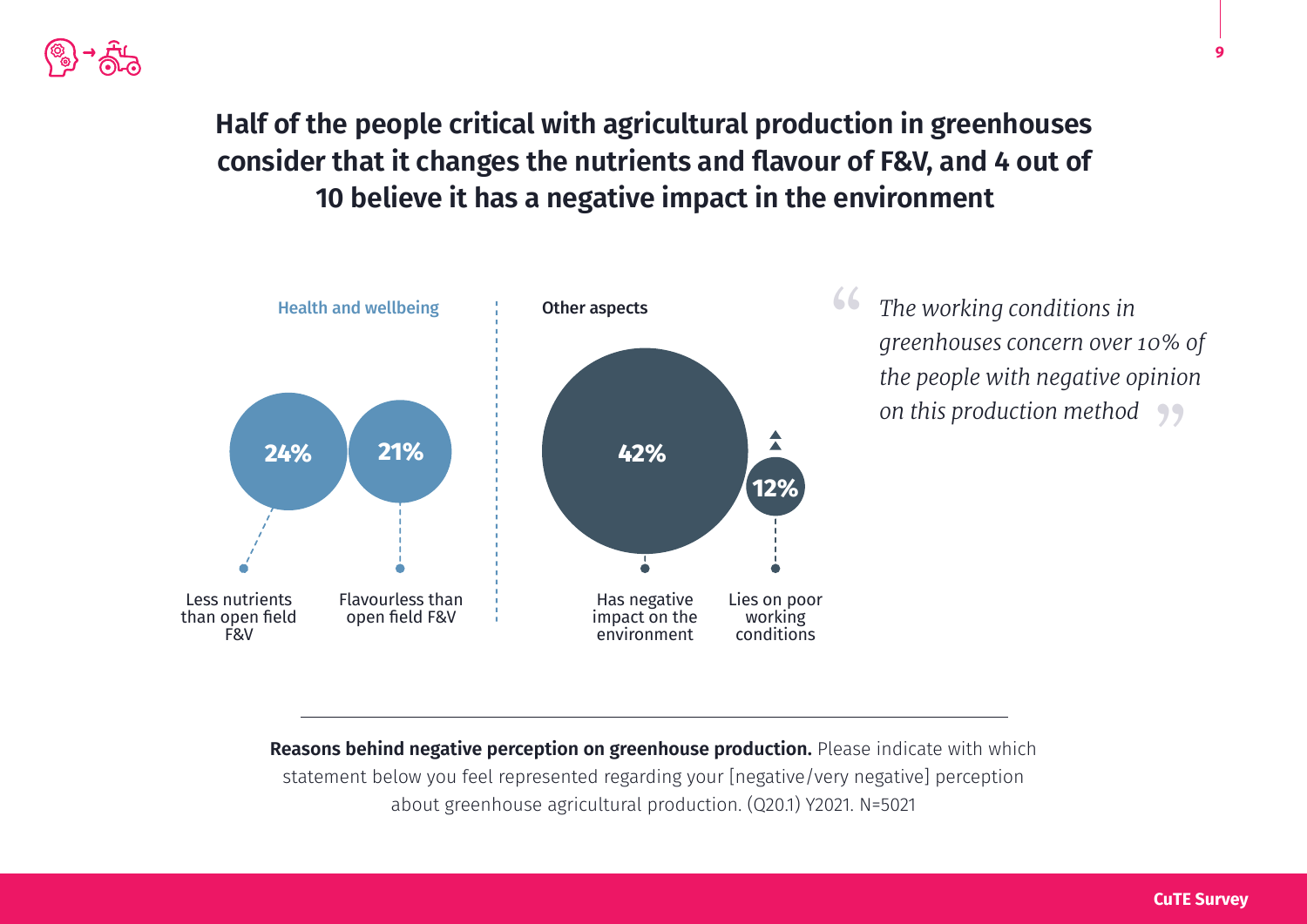![](_page_9_Picture_0.jpeg)

#### **Detractors are half the number of supporters and now there are more people with a positive opinion about production in greenhouses**

![](_page_9_Figure_2.jpeg)

**Perception about greenhouse production.** What is your perception about greenhouse production? (Q20) Y2021 N=5021

**Changes on perception of greenhouse crops.** Has your perception of greenhouse crops changed in recent years? (Q24) Y2021. N=5021

*However, almost half of the population does not have a clear opinion on greenhouses and only 1 out of 4 has changed his perception* " "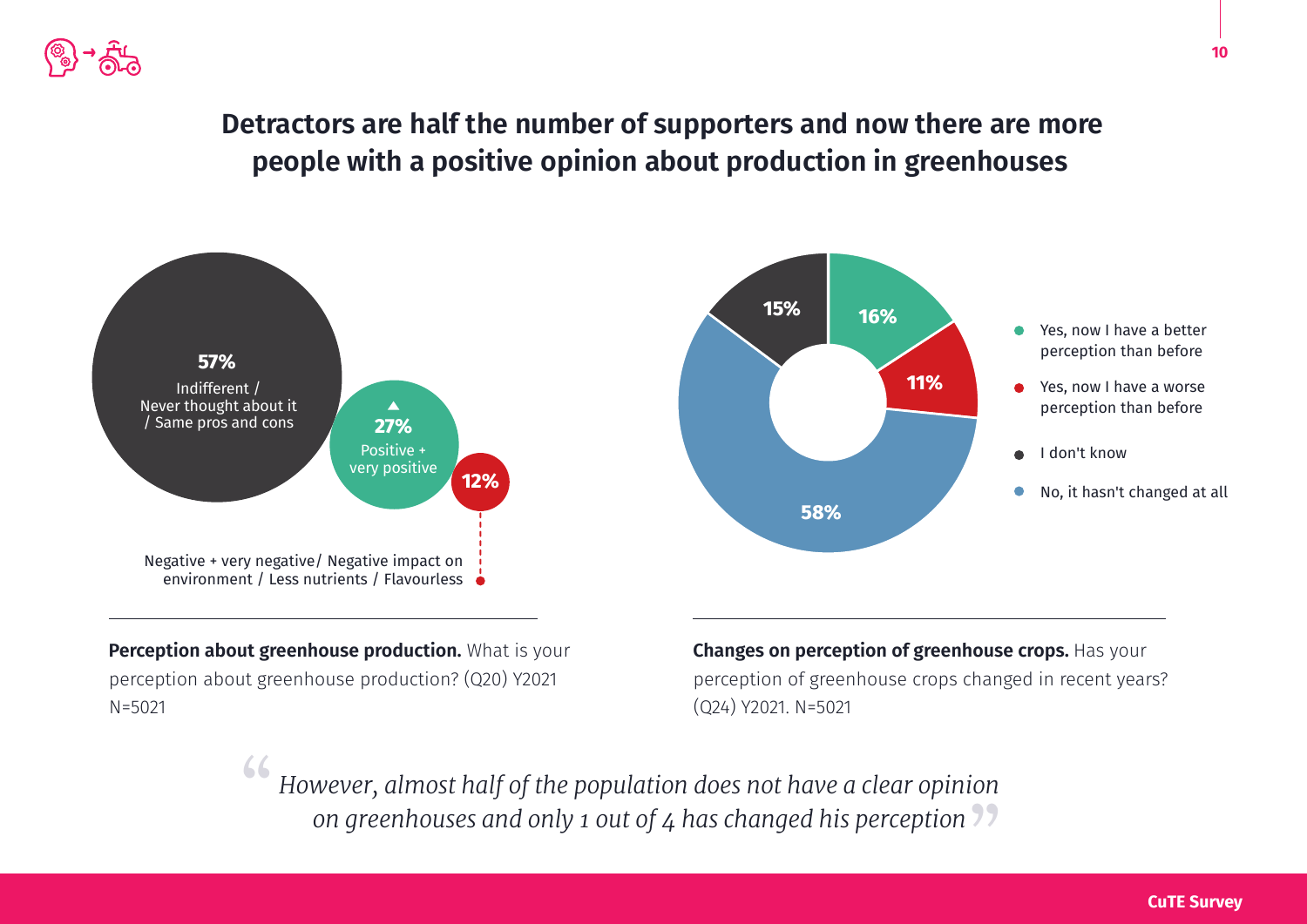#### **People consider greenhouse grown F&V safe and healthy, not seasonal, affordable, nutritious and environmentally friendly**

![](_page_10_Figure_2.jpeg)

**Opinion on greenhouse-grown F&V**. What do you think about greenhouse-grown fruit and vegetables? % of "I agree". (Q22) Y2021. N=5021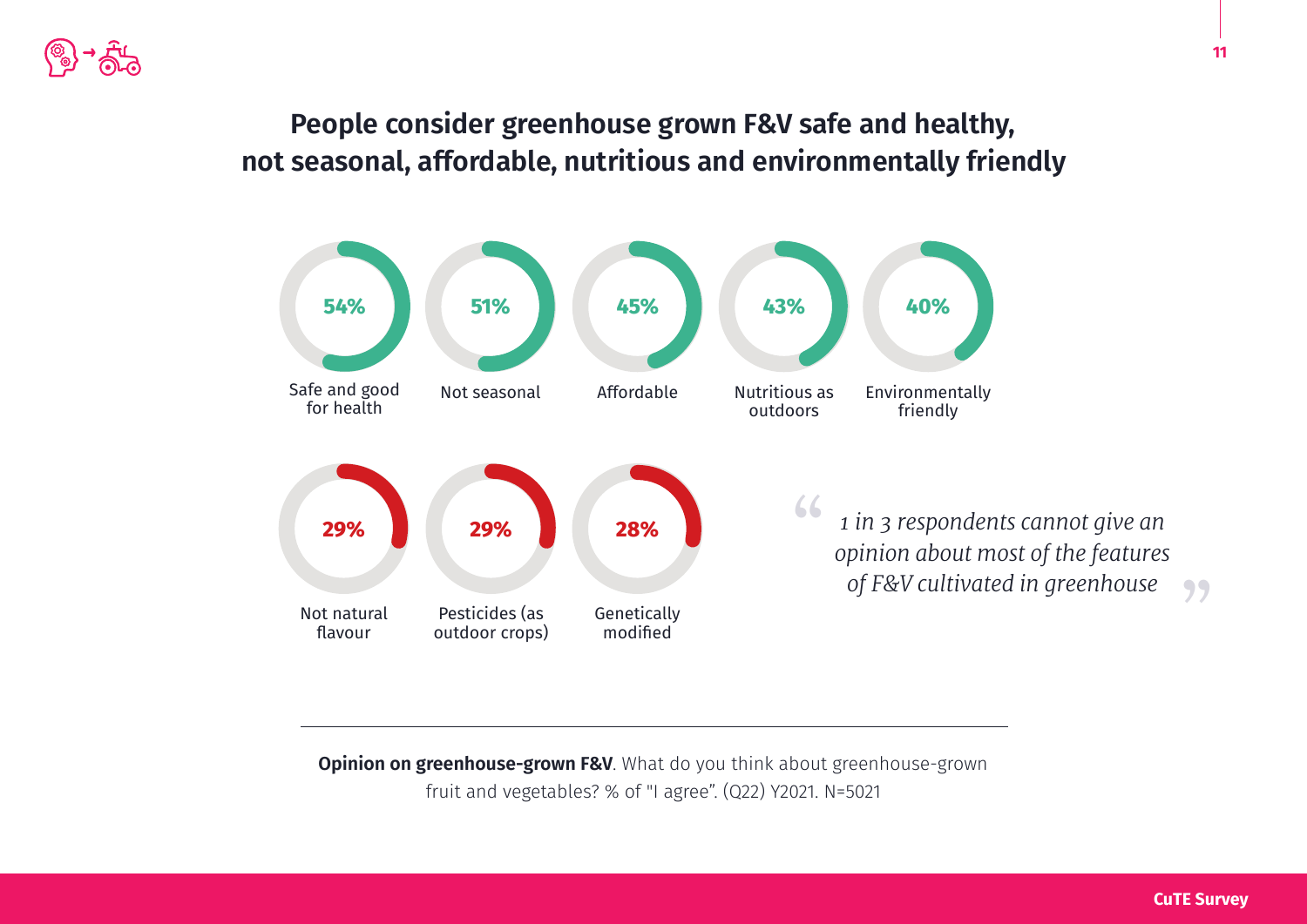![](_page_11_Picture_0.jpeg)

### **Out of 10 people 3 are aware of the production method (outdoor vs greenhouse) of the F&V they consume, and of these, 2 consciously consume greenhouse-grown products**

![](_page_11_Figure_2.jpeg)

**Consumption of greenhouse-grown products.** Do you usually eat greenhouse-grown fruit and vegetables? (Q21) Y2021. N=5021

> *5 out of 10 people do not know the production method of the F&V they consume* " "

![](_page_11_Picture_6.jpeg)